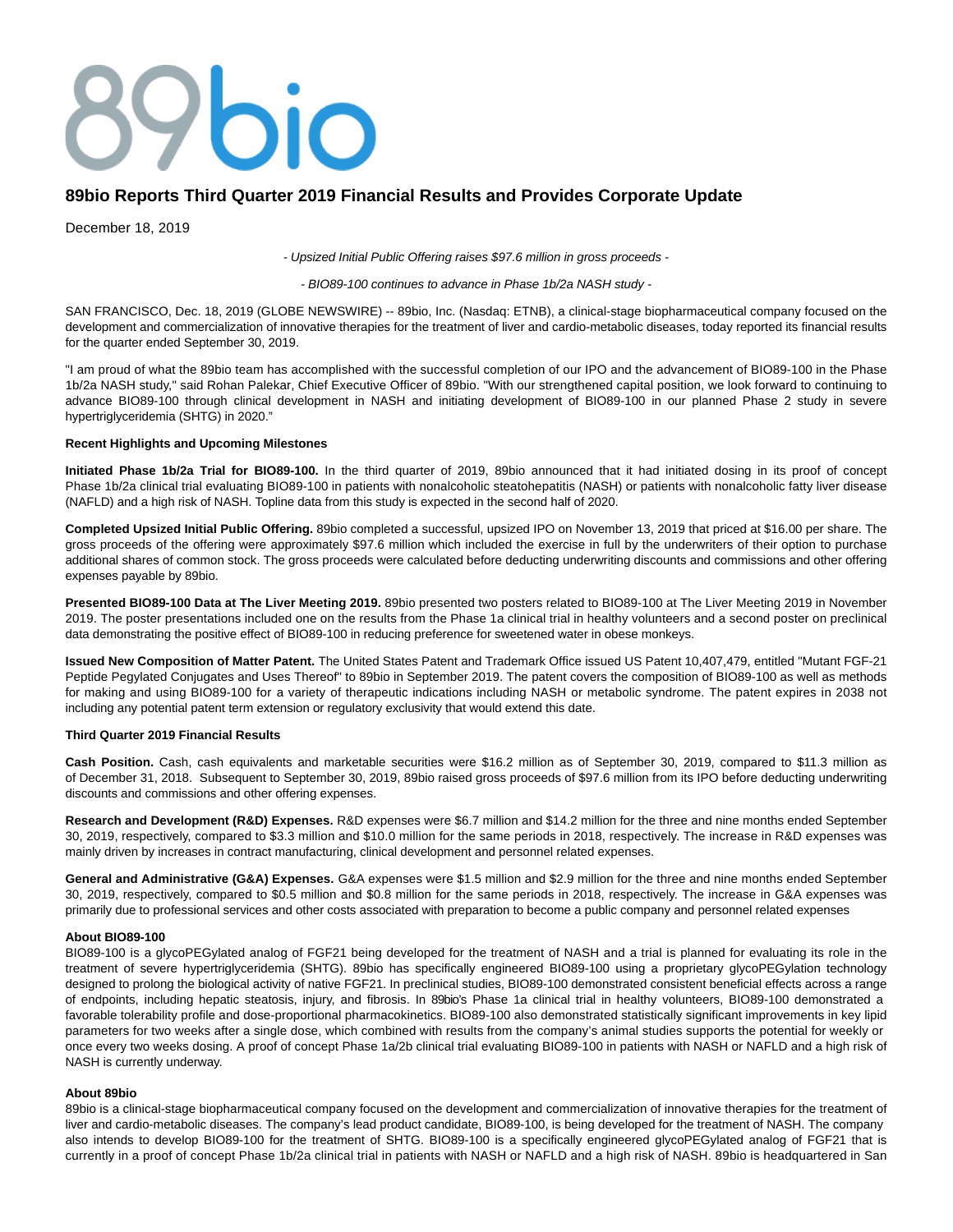Francisco with operations in Herzliya, Israel. Visit 89bio.com for more information.

#### **Forward-Looking Statements**

Certain statements in this press release may constitute "forward-looking statements" within the meaning of the federal securities laws, including, but not limited to, 89bio's expectations regarding plans for its clinical programs and clinical studies. Words such as "may," "might," "will," "objective," "intend," "should," "could," "can," "would," "expect," "believe," "design," "estimate," "predict," "potential," "develop," "plan" or the negative of these terms, and similar expressions, or statements regarding intent, belief, or current expectations, are forward-looking statements. While 89bio believes these forward-looking statements are reasonable, undue reliance should not be placed on any such forward-looking statements, which are based on information available to us on the date of this release. These forward-looking statements are based upon current estimates and assumptions and are subject to various risks and uncertainties (including, without limitation, those set forth in 89bio's filings with the U.S. Securities and Exchange Commission (SEC)), many of which are beyond 89bio's control and subject to change. Actual results could be materially different. Risks and uncertainties include: expectations regarding the enrollment, completion and outcome of 89bio's proof of concept Phase 1b/2a clinical trial evaluating BIO89-100 in patients with NASH or patients with NAFLD and a high risk of NASH; expectations regarding the development of BIO89-100 for SHTG and the related Phase 2 study; the unpredictable relationship between preclinical study results and clinical study results; liquidity and capital resources; and other risks and uncertainties identified in 89bio's filings with the SEC. 89bio expressly disclaims any obligation to update or alter any statements whether as a result of new information, future events or otherwise, except as required by law.

#### **89bio, Inc. Condensed Consolidated Statement of Operations Data (Unaudited) (In thousands, except share and per share amounts)**

|                                                                                  | <b>Three Months</b><br><b>Ended</b><br>2019 |         | <b>Three Months</b><br><b>Ended</b><br>September 30, September 30, September 30,<br>2018 |         | <b>Nine Months</b><br>Ended<br>2019 |         | <b>Period from</b><br>January 18,<br>2018 (inception)<br>to September 30,<br>2018 |         |
|----------------------------------------------------------------------------------|---------------------------------------------|---------|------------------------------------------------------------------------------------------|---------|-------------------------------------|---------|-----------------------------------------------------------------------------------|---------|
| Operating expenses:                                                              |                                             |         |                                                                                          |         |                                     |         |                                                                                   |         |
| Research and development                                                         | \$                                          | 6,680   | \$                                                                                       | 3,289   | \$                                  | 14,154  | \$                                                                                | 9,989   |
| General and administrative                                                       |                                             | 1,518   |                                                                                          | 497     |                                     | 2,875   |                                                                                   | 765     |
| Total operating expenses                                                         |                                             | 8,198   |                                                                                          | 3,786   |                                     | 17,029  |                                                                                   | 10,754  |
| Loss from operations                                                             |                                             | 8,198   |                                                                                          | 3,786   |                                     | 17,029  |                                                                                   | 10,754  |
| Other (income) expenses, net                                                     |                                             | 10,470  |                                                                                          | 379     |                                     | 21,022  |                                                                                   | 784     |
| Net loss before tax                                                              |                                             | 18,668  |                                                                                          | 4,165   |                                     | 38,051  |                                                                                   | 11,538  |
| Income tax expense                                                               |                                             | 57      |                                                                                          |         |                                     | 86      |                                                                                   |         |
| Net loss and comprehensive loss                                                  | \$                                          | 18,725  | \$                                                                                       | 4,165   |                                     | 38,137  | \$                                                                                | 11,538  |
| Net loss per share, basic and diluted                                            | S                                           | (30.63) | \$                                                                                       | (6.81)  | S                                   | (62.39) | \$                                                                                | (29.79) |
| Weighted-average shares used to compute net loss per share, basic and<br>diluted |                                             | 611,226 |                                                                                          | 611,226 |                                     | 611,226 |                                                                                   | 387,334 |

#### **89bio, Inc. Condensed Consolidated Balance Sheet Data (Unaudited) (In thousands)**

| Cash and cash equivalents          | September 30,<br>2019 | December 31,<br>2018 |           |  |
|------------------------------------|-----------------------|----------------------|-----------|--|
|                                    | \$<br>16.226          | \$                   | 11,257    |  |
| <b>Total Assets</b>                | 18,354                |                      | 11,369    |  |
| Total current liabilities          | 22,579                |                      | 4,353     |  |
| Convertible preferred stock/shares | 49.746                |                      | 23,073    |  |
| Total stockholders' deficit        | (53, 971)             |                      | (16, 057) |  |

Investor Contact: Ryan Martins Chief Financial Officer investors@89bio.com